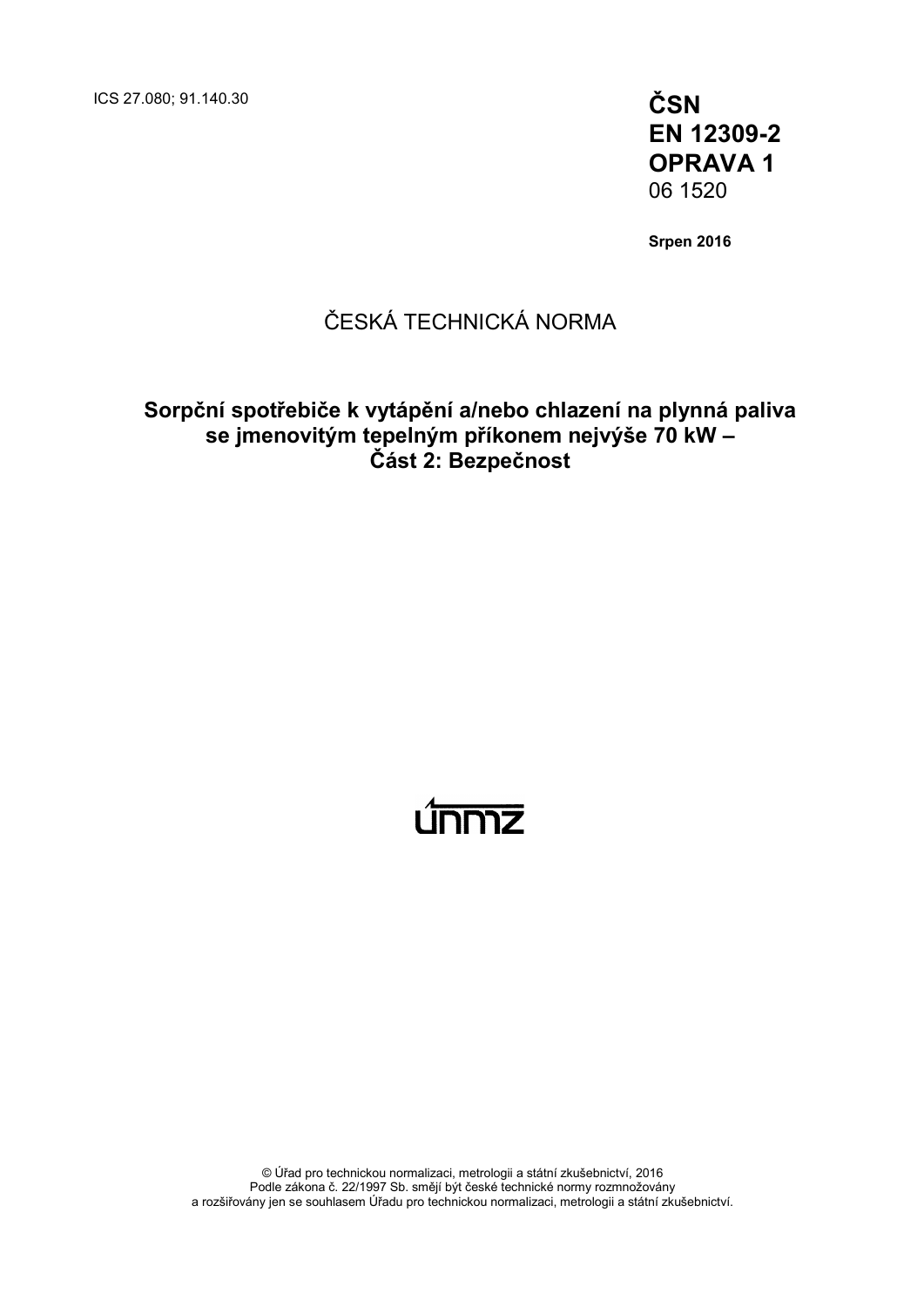## EUROPEAN STANDARD

NORME EUROPÉENNE

# EUROPÄISCHE NORM

 **EN 12309-2:2015/AC** 

 December 2015 Décembre 2015 Dezember 2015

**ICS** 27.080; 91.140.30

English version Version Française Deutsche Fassung

 Gas-fired sorption appliances for heating and/or cooling with a net heat input not exceeding 70 kW - Part 2: Safety

Appareils à sorption fonctionnant au gaz pour le chauffage et/ou le refroidissement de débit calorifique sur PCI inférieur à 70 kW - Partie 2 : Sécurité

 Gasbefeuerte Sorptions-Geräte für Heizung und/oder Kühlung mit einer Nennwärmebelastung nicht über 70 kW - Teil 2: Sicherheit

This corrigendum becomes effective on 2 December 2015 for incorporation in the three official language versions of the EN.

Ce corrigendum prendra effet le 2 décembre 2015 pour incorporation dans les trois versions linguistiques officielles de la EN.

Die Berichtigung tritt am 2. Dezember 2015 zur Einarbeitung in die drei offiziellen Sprachfassungen der EN in Kraft.



EUROPEAN COMMITTEE FOR STANDARDIZATION COMITÉ EUROPÉEN DE NORMALISATION EUROPÄISCHES KOMITEE FÜR NORMUNG

**CEN-CENELEC Management Centre: Avenue Marnix 17, B-1000 Brussels** 

© 2015 CEN All rights of exploitation in any form and by any means reserved worldwide for CEN national Members. Tous droits d'exploitation sous quelque forme et de quelque manière que ce soit réservés dans le monde entier aux membres nationaux du CEN. Alle Rechte der Verwertung, gleich in welcher Form und in welchem Verfahren, sind weltweit den nationalen Mitgliedern von CEN vorbehalten.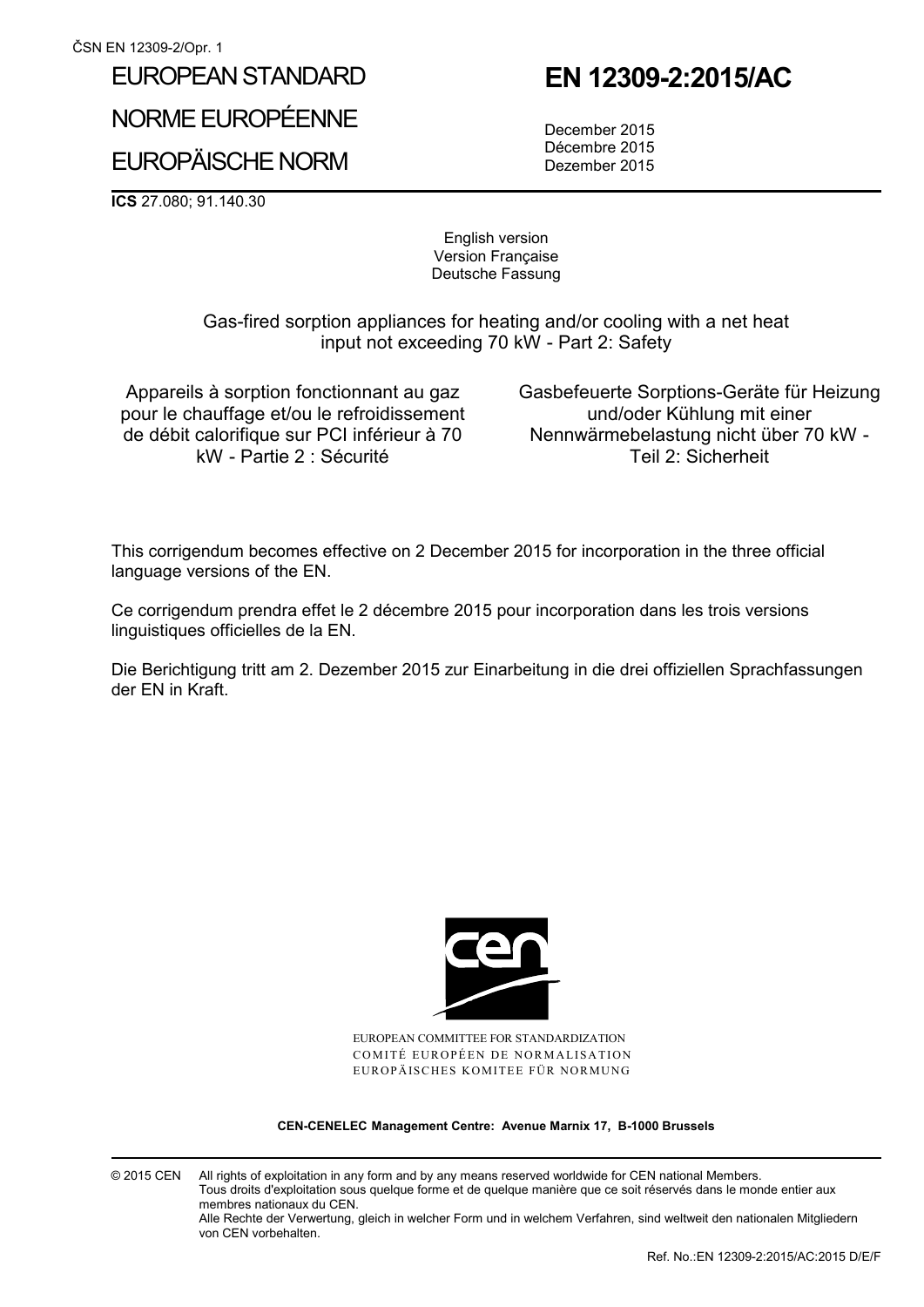## **1 Modification to Table 10**

*Replace Table 10 with the following new one:*  "

| Test gas              | G 110 | G <sub>120</sub> | G 20 | G 25 | G 30  | G 31 |
|-----------------------|-------|------------------|------|------|-------|------|
| $\parallel A_{\rm s}$ | 3,67  | 4,14             | 9,52 | 8,19 | 30,95 | 23,8 |
| $\mathsf{K}$          | 0,946 | 0,955            |      |      | 1,047 | 1,04 |

#### **Table 10 — Values for As and K**

"